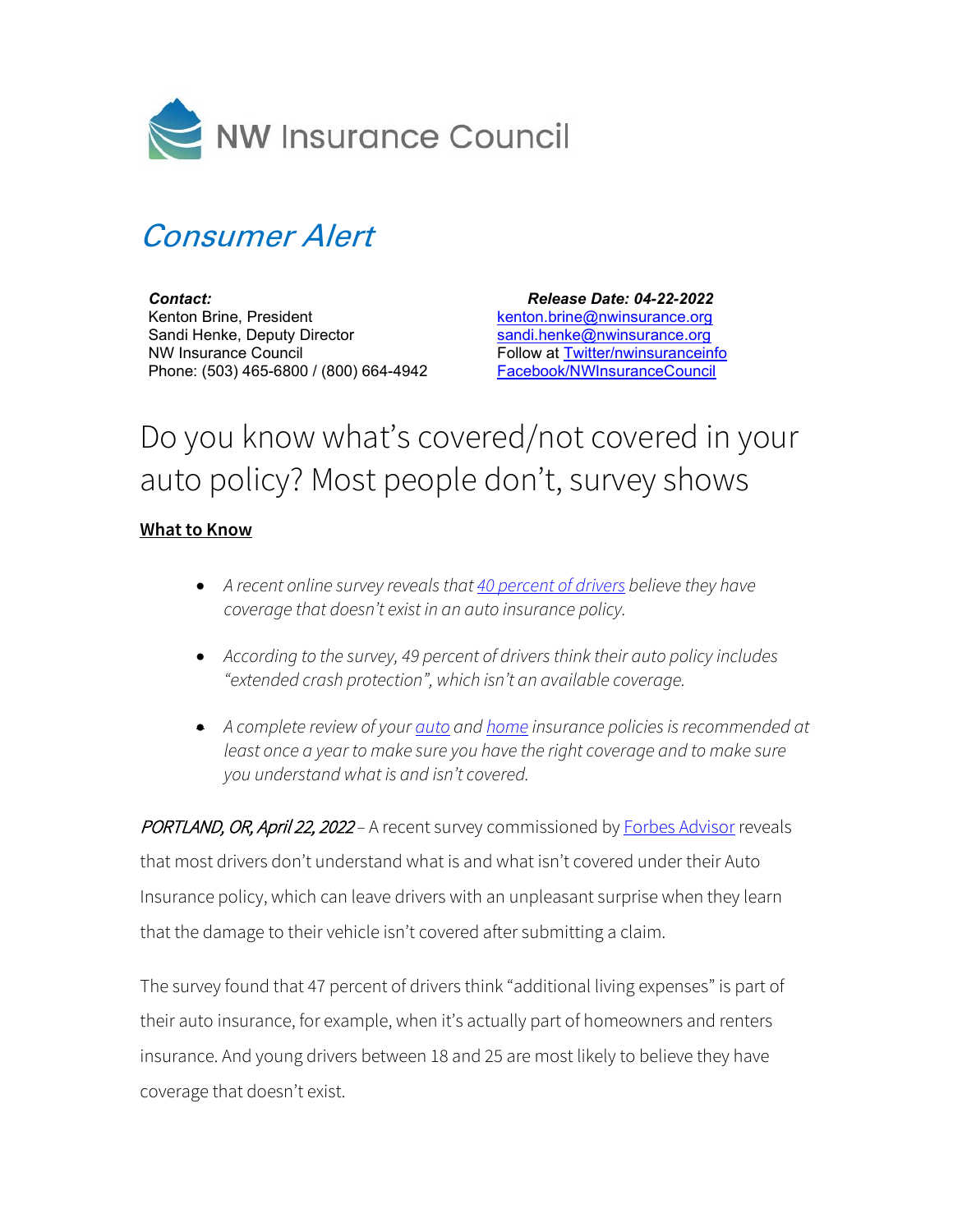"Hey, we get it – insurance can be complicated!" said NW Insurance Council President Kenton Brine. "That's why there are many resources out here to help consumers understand their coverage needs, including our organization, our member companies and insurance agents and brokers, plus state insurance departments. Providing the best information to consumers is a goal we all share."

The survey serves as a good reminder that it's important to understand what is and isn't covered under your insurance policies. Knowing a few basics about the kind of coverage all drivers should consider is a good starting point.

Here's what NW Insurance Council calls the ["The Big Five"](https://www.nwinsurance.org/auto-insurance-basics) auto policy coverage options:

- 1. Liability Insurance: All states but one (New Hampshire) require all drivers to either have auto liability insurance or purchase a bond to pay damages if your vehicle is involved in a collision and causes damage or injuries to others. The minimum limits of your liability policy are set by law, but you have the option to purchase higher limits.
- 2. Uninsured/Underinsured Motorist (UM/UIM) coverage: This policy is an option in some states (including WA, OR and ID), but is required in some others. Simply put, if you're in a collision with a driver who has no insurance or not enough to pay your injuries or damages, UM/UIM is coverage that pays the difference between the other party's available insurance and your actual damages (up to the limits you have purchased).
- 3. Collision coverage: Regardless of fault, if your vehicle collides with a tree, power pole, or piles into a snowbank, collision coverage will help pay the cost of repairs.
- 4. Comprehensive (or "Other Than Collision") coverage: If a tree limb falls on your car, or it is stolen or damaged by thieves, or if you hit a deer, comprehensive coverage is the only coverage that will pay to repair or replace your vehicle.